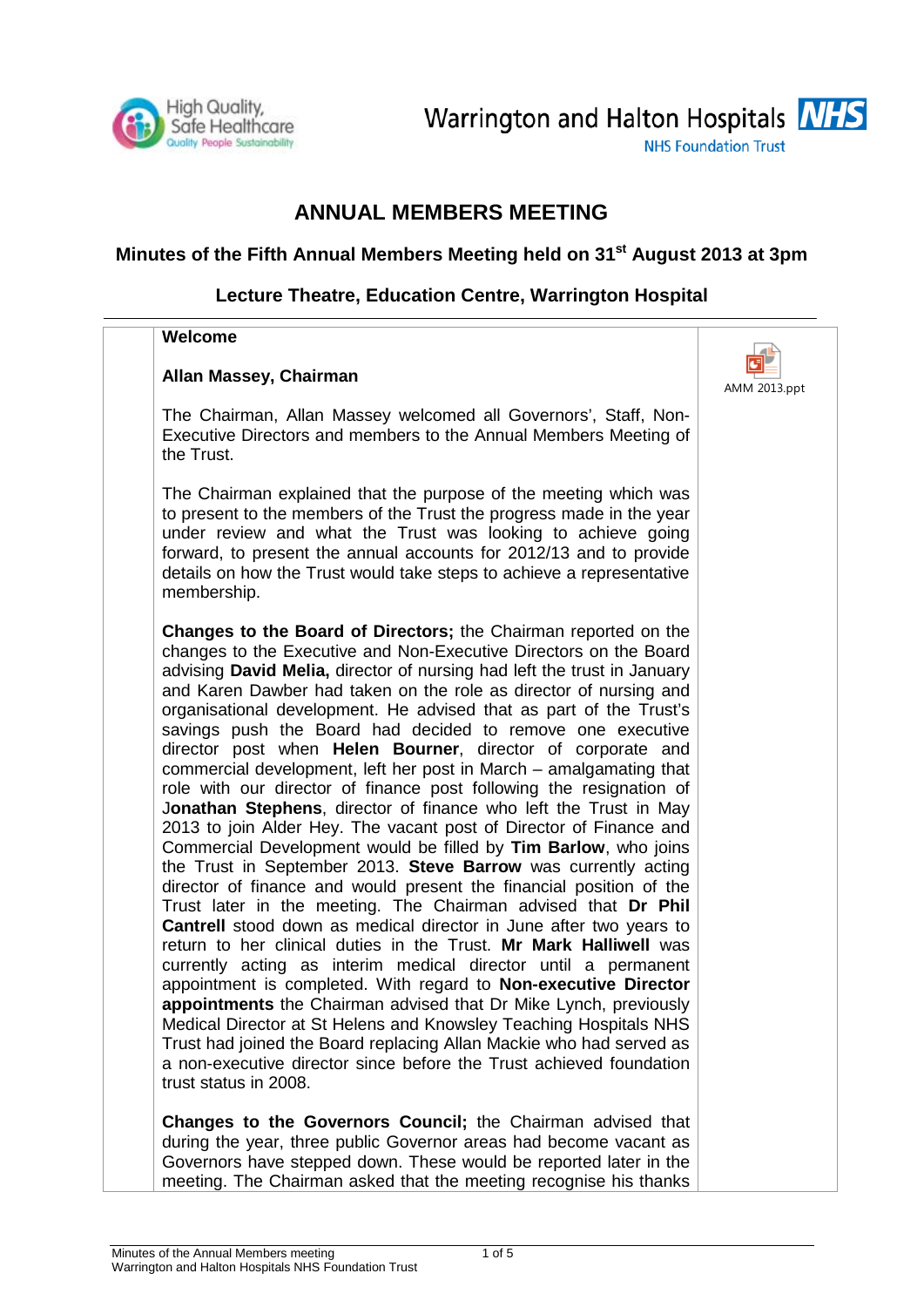| <b>Financial Review and Audit Report 2012/13</b><br><b>Steve Barrow, Acting Director of Finance</b><br>The Deputy Director of Finance presented the headlines from the<br>accounts including the income and expenditure over the period.                                                                                                                                                                                                                                                                        |  |
|-----------------------------------------------------------------------------------------------------------------------------------------------------------------------------------------------------------------------------------------------------------------------------------------------------------------------------------------------------------------------------------------------------------------------------------------------------------------------------------------------------------------|--|
| The Chief Executive thanked staff for their assistance and<br>commitment during the year under review.                                                                                                                                                                                                                                                                                                                                                                                                          |  |
| The Chief Executive advised that the Trust had embraced change in<br>the right way recognising that if it was efficient in how it did things, it<br>could invest more in services to the community it served. The Chief<br>Executive advised that the Trust's plans had been based on<br>consultation with the membership, through the memberships elected<br>Governors.                                                                                                                                        |  |
| The Chief Executive advised that the Trust had been a Foundation<br>Trust for nearly five years and in that time it had continued to move<br>forward. In particular in continuing to deliver against very challenging<br>targets on quality and safety explaining that the Trust had delivered<br>on what it wanted to achieve and more.                                                                                                                                                                        |  |
| The Chief Executive concluded this part of the meeting by reporting<br>that overall the Trust had a lot to be proud of, however the Trust<br>needed to look to the future and what direction it needed to follow.                                                                                                                                                                                                                                                                                               |  |
| Chief Executives Report - Review of the Year 2012/13<br><b>Mel Pickup, Chief Executive</b><br>The Chief Executive introduced herself and provided a presentation<br>which highlighted the headlines for the year under review, the Trust<br>vision and details of the information contained within the Trust Quality<br>Accounts. The presentation also provided details of the                                                                                                                                 |  |
| The Chairman also thanked all volunteers at the Trust who assist in<br>various activities to include fundraising, directing patient enquiries<br>and walking around the wards.                                                                                                                                                                                                                                                                                                                                  |  |
| The Chairman thanked all staff for their very hard work over the<br>2012/13 and explained that through the dedication and commitment<br>from staff which had resulted in better patient care and experience.                                                                                                                                                                                                                                                                                                    |  |
| The Chairman thanked all governors, both past and present, who had<br>contributed to the Trust and had help set the foundation for a strong<br>Council of Governors and advised that the excellent work of the<br>Council would be reported later in the meeting.                                                                                                                                                                                                                                               |  |
| to two of the Trust's longer serving public governors; Janet Walker<br>and Doreen Shotton who would be completing their term of office.<br>The Chairman also welcomed new partner governors to the Council<br>of Governors advising that they included representatives from partner<br>organisations; Warrington Borough Council; Halton Borough Council;<br>Warrington Voluntary Action; Halton & St Helens Voluntary and<br>Community Action; The University of Chester; and Warrington Wolves<br>Foundation. |  |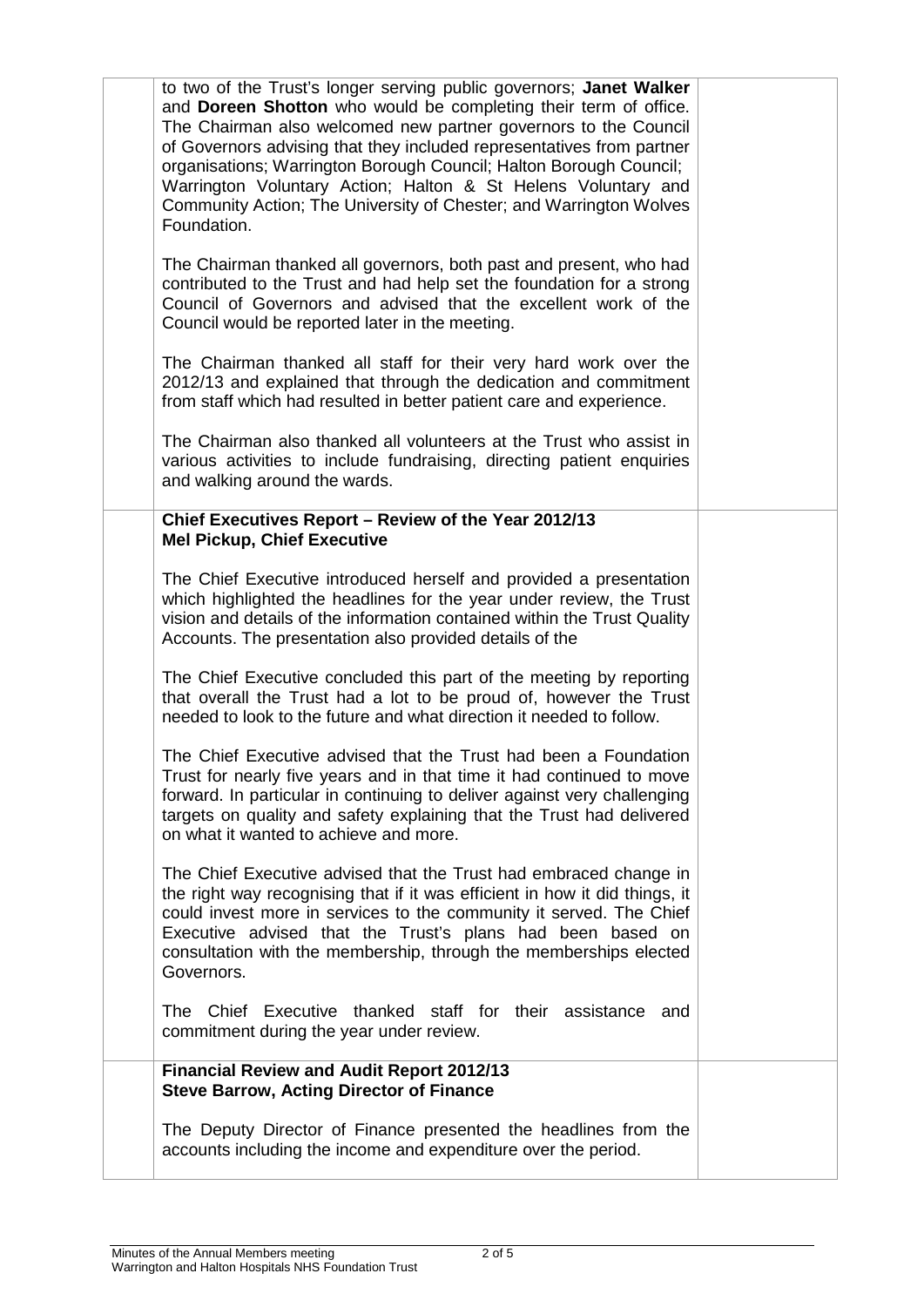| The Deputy Director of Finance also presented details of how the<br>Trust had performed against plan and that the Trust had achieved a<br>year end financial risk rating of 3.                                                                                                                                                                                                                                                                                                                                                                                                                                                                                                                                                                                                     |  |
|------------------------------------------------------------------------------------------------------------------------------------------------------------------------------------------------------------------------------------------------------------------------------------------------------------------------------------------------------------------------------------------------------------------------------------------------------------------------------------------------------------------------------------------------------------------------------------------------------------------------------------------------------------------------------------------------------------------------------------------------------------------------------------|--|
| The Deputy Director of Finance explained how the Trust generated<br>it's income over the year reporting on a total income of £208,366,000<br>of which £181,853,000 was generated from mandatory services<br>contracted with NHS Warrington PCT and NHS Halton and St Helens<br>PCT. He also advised on how the Trust spent the income generated<br>and advised that payroll costs of £146,518,000 accounted for 72% Of<br>all expenditure. The Deputy Director of Finance reported that the<br>Trust had invested in capital schemes over the year of some<br>£16,072,000, of which £12,844,000 related to the acquisition of the<br>Cheshire & Merseyside Treatment Centre.                                                                                                       |  |
| The Deputy Director of Finance reported on the External Auditors<br>work in auditing the Trust's accounts and explained that the financial<br>statements were found to give a true and fair view of the state of<br>affairs of the Trust and had been properly prepared in accordance<br>with the accounting policies directed by Monitor as being relevant to<br>NHS Foundation Trusts. The Director of Finance also reported that<br>the External Auditor had also carried out an assurance audit on<br>aspects of the Quality Account and had found that they had been<br>produced in accordance with Monitors requirements.                                                                                                                                                    |  |
| <b>Looking Forward</b><br><b>Mel Pickup, Chief Executive</b>                                                                                                                                                                                                                                                                                                                                                                                                                                                                                                                                                                                                                                                                                                                       |  |
| The Chief Executive provided a presentation to the meeting on the<br>Trust's forward plan for 2013/14 and beyond. She reported that there<br>would be continued emphasis on quality and safety and QPS<br>(Quality, People, Sustainability) model to underpin the work of the<br>Trust.                                                                                                                                                                                                                                                                                                                                                                                                                                                                                            |  |
| The Chief Executive advised that there were significant challenges<br>the Trust was facing during 2013/14, in particular highlighting the<br>need to ensure that the Trust was able to deliver quality and safe<br>services where patients and patient's families come first. The Trust<br>was also looking at on-going investments through transformational<br>changes that would improve facilities at the hospitals. The Chief<br>Executive further reported on the need for the Trust to make<br>significant savings each year so that the Trust can work efficiently<br>and can re-invest money into new services. She explained that the<br>Trust had in place an £11m savings plan for 2013/14 which would be<br>very difficult to achieve in the current economic climate. |  |
| The Chief Executive reported on how the Trust was addressing the<br>challenges it faced advising that quality and safety remained the<br>number one Trust priority. She explained that the Trust had made<br>huge achievements and was continuing to set challenging targets<br>around improving the services provided. The Chief Executive advised<br>that during 2013/14 the Trust was continuing its plans to reform<br>elective, emergency and community care with specific projects and to<br>support this the Board of Directors had approved a new IT strategy<br>that would also make the Trust more efficient. Work was also<br>continuing on developing an estate strategy to best utilise the Trusts                                                                    |  |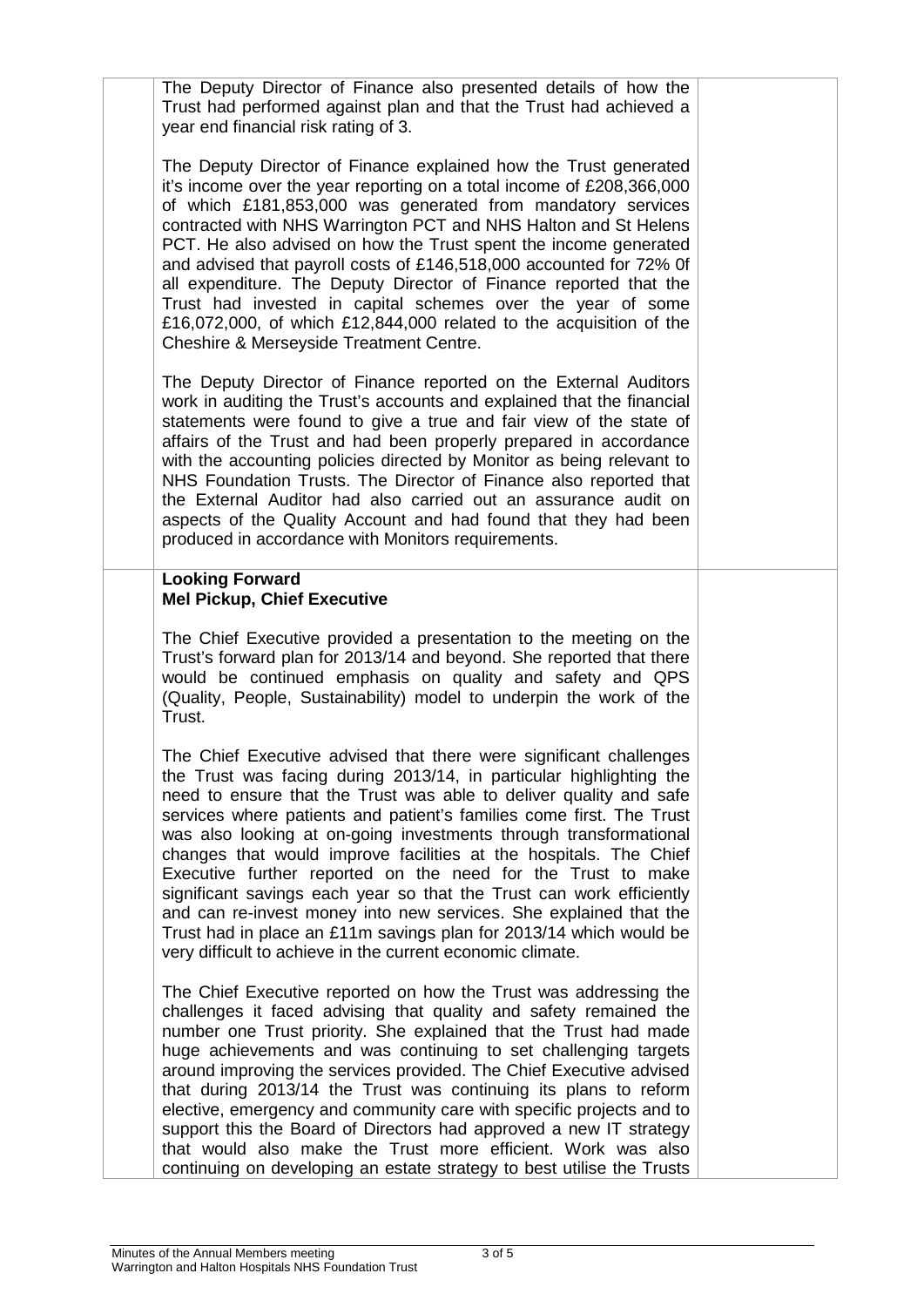| lands and buildings.                                                                                                                                                                                                                                                                                                                                                                                                                                                                                                                                                                                                                                                                                                                  |  |
|---------------------------------------------------------------------------------------------------------------------------------------------------------------------------------------------------------------------------------------------------------------------------------------------------------------------------------------------------------------------------------------------------------------------------------------------------------------------------------------------------------------------------------------------------------------------------------------------------------------------------------------------------------------------------------------------------------------------------------------|--|
| The Chief Executive reported on the Trust Sustainability Challenge<br>that in partnership with staff, the Trust was seeking to identify<br>efficiency programmes and savings. The Trust had as part of the<br>sustainability challenge reviewed vacant posts, redesigned services<br>and taken out 75 vacancies that were quality and safety assessed so<br>they don't impact the provision of quality and safe services to<br>patients.                                                                                                                                                                                                                                                                                              |  |
| The Chief Executive reported that despite the financial challenges the<br>Trust had made a lot of real change to the services it provides this<br>year and some major investment, in particular referring to the<br>refurbishment of the maternity labour ward; the implementation of a<br>new system of managing urgent admissions to the hospital through<br>the acute medical; unit and the securing of £1 million funding to create<br>a leading dementia care ward for local patients which would open in<br>2014/15.                                                                                                                                                                                                            |  |
| The Chief Executive concluded the presentation and thanked the<br>members for their continued support.                                                                                                                                                                                                                                                                                                                                                                                                                                                                                                                                                                                                                                |  |
| <b>Council Of Governors Report to Members</b><br><b>David Ellis, Public Governor</b>                                                                                                                                                                                                                                                                                                                                                                                                                                                                                                                                                                                                                                                  |  |
| Governor Engagement: David Ellis, Public Governor provided a<br>presentation which detailed the range of activities the Governors had<br>undertaken to engage with members, the Trust's progress against its<br>Membership strategy and future engagement activities to be<br>undertaken.                                                                                                                                                                                                                                                                                                                                                                                                                                             |  |
| David Ellis provided details of the progress made on the recruitment<br>of members to the Trust and reported that as at 31 <sup>st</sup> March 2013 the<br>Trust had 12,948 public members.                                                                                                                                                                                                                                                                                                                                                                                                                                                                                                                                           |  |
| David Ellis explained the focus in engagement with members, with<br>more focused representation and engagement to seek the views of<br>the membership through focus groups. He explained that the<br>Governors staged its first member Focus Groups on discharge<br>following the membership survey identified this as an area that<br>needed addressing. David Ellis further advised that the Governors<br>had been out and about in the community seeking views and talking<br>about the hospitals and the services it provides, in GP practices,<br>shopping centres and community events.                                                                                                                                         |  |
| David Ellis referred to the membership plans for 2013/14 and advised<br>that the Governors and Board of Directors had agreed on a change of<br>focus on engagement. He explained that as the Trust had achieved<br>its overall 4% recruitment target for members set in 2010, the aim<br>was to develop engagement work by; focusing on areas where the<br>Trust was under-represented rather than just sheer numbers of<br>members; developing the patient driven model explained earlier in the<br>meeting, focusing on the Trust's active members and extending to the<br>public; ensuring that the Trust provides good quality information to<br>our members who have asked that they are kept informed on<br>particular matters. |  |